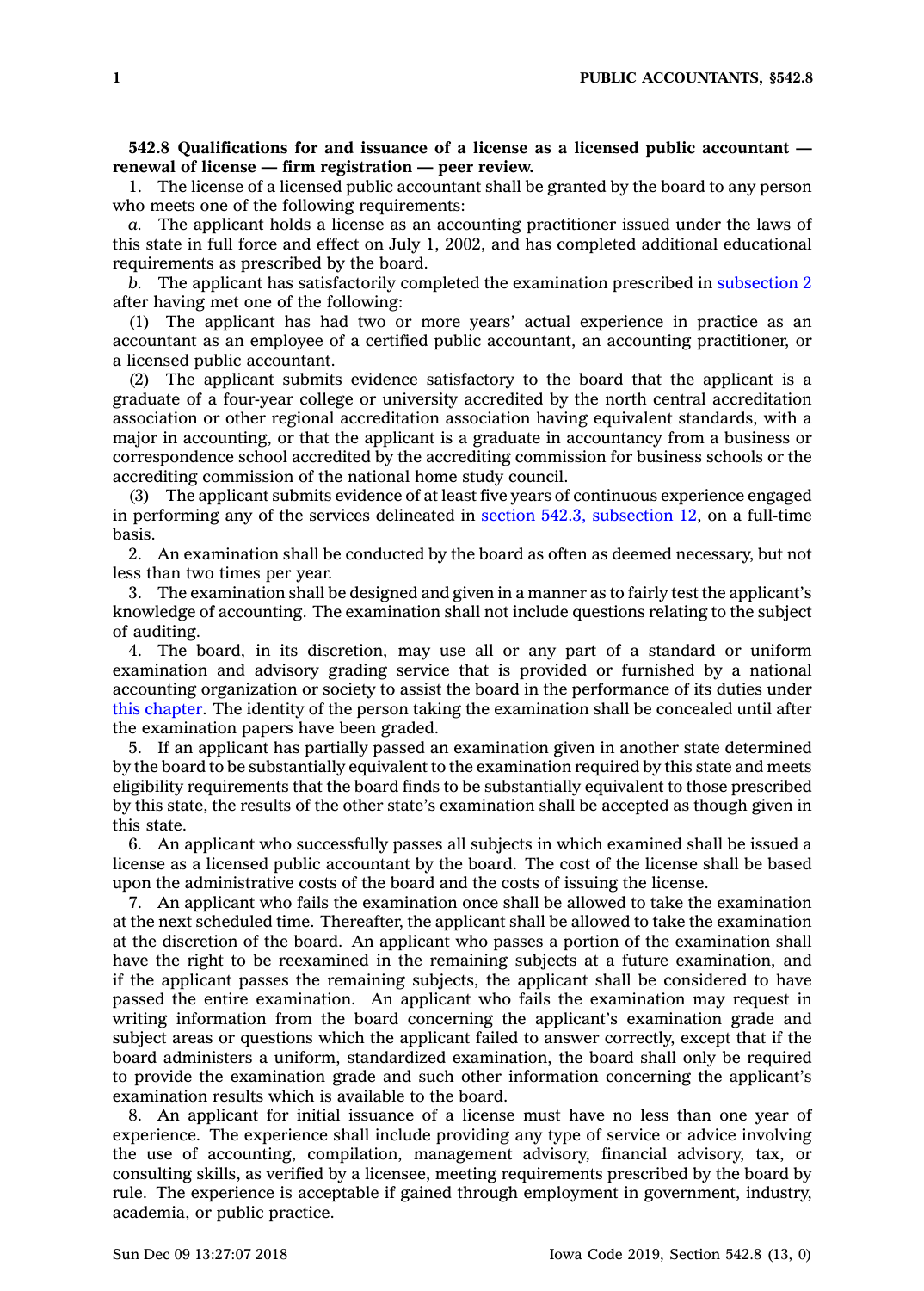## **§542.8, PUBLIC ACCOUNTANTS 2**

9. *a.* The licensed public accountant license shall expire in intervals as determined by the board. The board shall notify <sup>a</sup> person licensed under this [chapter](https://www.legis.iowa.gov/docs/code//542.pdf) of the date of expiration of the license and the amount of the fee required for its renewal. The notice shall be mailed at least one month in advance of the expiration date. A person who fails to renew <sup>a</sup> license as <sup>a</sup> licensed public accountant by the expiration date shall be allowed to do so within thirty days following its expiration, but the board may assess <sup>a</sup> reasonable penalty.

*b.* A licensee, for renewal of <sup>a</sup> license under this [section](https://www.legis.iowa.gov/docs/code/542.8.pdf), shall participate in <sup>a</sup> program of learning designed to maintain professional competency. Such program of learning must comply with rules adopted by the board. The board, by rule, may grant an exception to this requirement for <sup>a</sup> licensee who does not perform or offer to perform for the public one or more kinds of services involving the use of accounting or auditing skills, including issuance of reports on financial statements or the use of one or more kinds of management advisory, financial advisory, or consulting services, or the preparation of tax returns or the furnishing of advice on tax matters. A licensee entitled to an exception by rule of the board shall place the word "inactive" adjacent to the licensee's licensed public accountant title on any business card, letterhead, or other document or device, with the exception of the licensee's licensed public accountant license, on which the licensee's licensed public accountant title appears.

10. The board, in its discretion, may waive an examination and issue <sup>a</sup> license as <sup>a</sup> licensed public accountant to an applicant for one of the following:

*a.* The applicant holds <sup>a</sup> license as <sup>a</sup> licensed public accountant, an accounting practitioner, or similar title issued, after examination, by <sup>a</sup> state which extends by substantial equivalency privileges to <sup>a</sup> licensed public accountant of this state, and who, at the time of issuance of the registration, possessed the basic qualifications set forth in [subsection](https://www.legis.iowa.gov/docs/code/542.8.pdf) 1.

*b.* The applicant has passed the examination required under the laws of another state and possesses the basic qualifications set forth in [subsection](https://www.legis.iowa.gov/docs/code/542.8.pdf) 1 at the time the applicant applied for registration in this state.

11. A person applying for <sup>a</sup> license as <sup>a</sup> licensed public accountant shall pay <sup>a</sup> fee as determined by the board based upon the costs of issuing such licenses.

12. The board shall issue or renew <sup>a</sup> permit to practice as <sup>a</sup> licensed public accounting firm to <sup>a</sup> person that makes application and demonstrates the qualification set forth in this [section](https://www.legis.iowa.gov/docs/code/542.8.pdf) or to <sup>a</sup> licensed public accounting firm originally registered in another state that provides evidence that the qualifications met in the other state are substantially equivalent to those required by this [section](https://www.legis.iowa.gov/docs/code/542.8.pdf). A firm must hold <sup>a</sup> permit issued under this [section](https://www.legis.iowa.gov/docs/code/542.8.pdf) in order to use the title "LPAs" or "Licensed Public Accountants" in <sup>a</sup> firm name.

*a.* An applicant for initial issuance or renewal of <sup>a</sup> permit to practice as <sup>a</sup> firm under [this](https://www.legis.iowa.gov/docs/code/542.8.pdf) [section](https://www.legis.iowa.gov/docs/code/542.8.pdf) must show that notwithstanding any other provision of law, <sup>a</sup> simple majority of the ownership of the firm, in terms of financial interests and voting rights of all partners, officers, shareholders, members, and managers, belongs to the holders of <sup>a</sup> certificate or license issued by <sup>a</sup> state, and that such partners, officers, shareholders, members, and managers who perform professional services in this state or for clients in this state hold <sup>a</sup> certificate issued under [section](https://www.legis.iowa.gov/docs/code/542.6.pdf) 542.6 or <sup>a</sup> license issued under this [section](https://www.legis.iowa.gov/docs/code/542.8.pdf), or another state if the holder has <sup>a</sup> practice privilege under [section](https://www.legis.iowa.gov/docs/code/542.20.pdf) 542.20. To qualify for firm licensure at least one partner, officer, shareholder, member, or manager shall hold <sup>a</sup> license under this [section](https://www.legis.iowa.gov/docs/code/542.8.pdf).

*b.* A licensed public accounting firm may include <sup>a</sup> nonlicensee owner, which for purposes of this [section](https://www.legis.iowa.gov/docs/code/542.8.pdf) means an owner that does not hold <sup>a</sup> valid license or certificate to practice public accounting in any state, provided all of the following occur:

(1) Such firm designates <sup>a</sup> licensee who is responsible for the proper registration of the firm, and identifies that individual to the board.

(2) All nonlicensee owners are of good moral character and active participants in the firm or an affiliated entity.

(3) All nonlicensee owners comply with all applicable rules of professional conduct adopted by the board.

(4) Such firm complies with other requirements as established by the board by rule.

*c.* An individual licensee or person with <sup>a</sup> practice privilege under [section](https://www.legis.iowa.gov/docs/code/542.20.pdf) 542.20 who is responsible for compilation services and signs or authorizes someone to sign the accountant's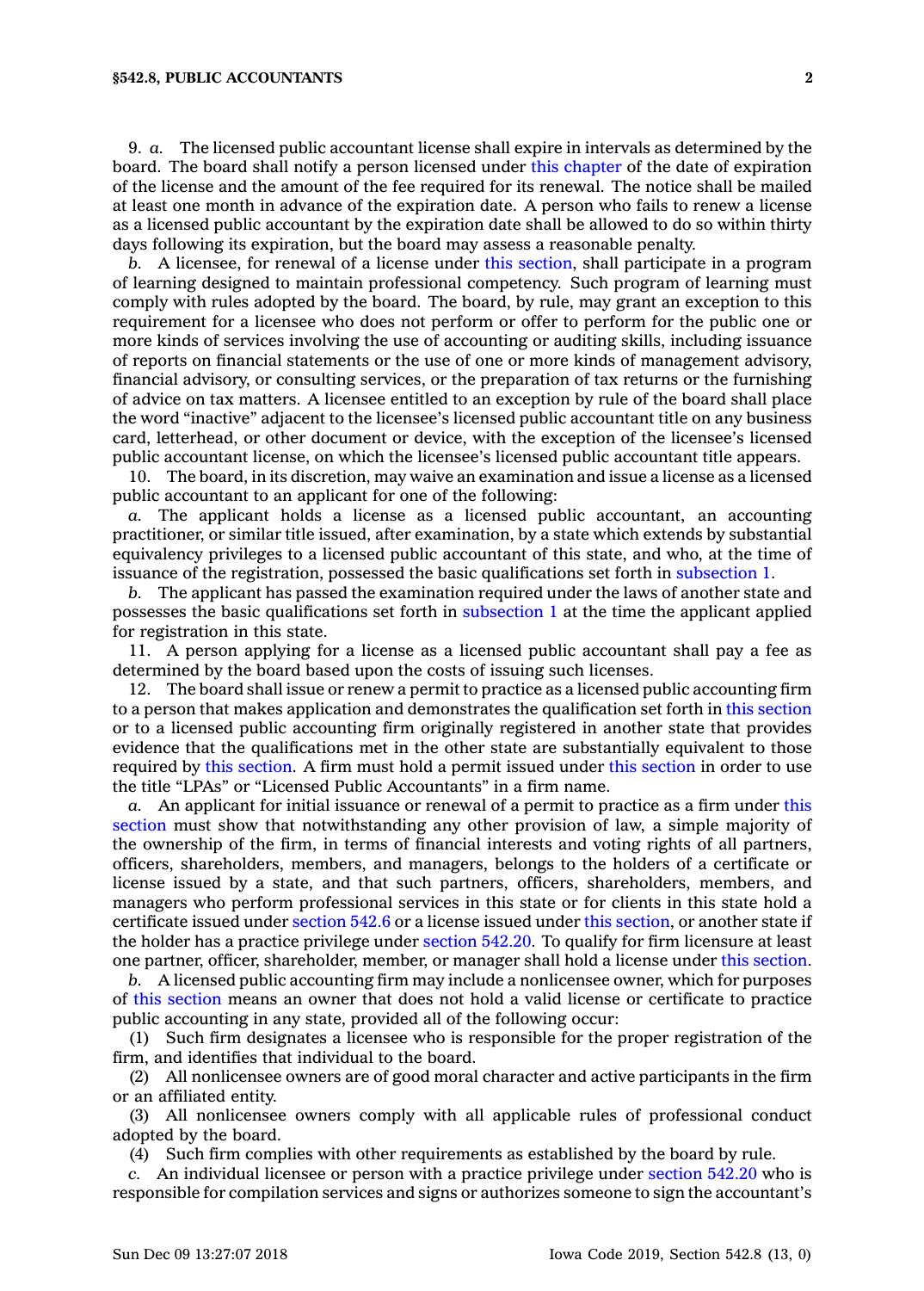report on behalf of the firm shall meet the competency requirements set out in nationally recognized professional standards for such services.

*d.* An individual licensee or person with <sup>a</sup> practice privilege under [section](https://www.legis.iowa.gov/docs/code/542.20.pdf) 542.20 who signs or authorizes someone to sign the accountant's report on behalf of the firm shall meet the competency requirements set out in nationally recognized professional standards for such services.

*e.* The board may deny the issuance or renewal of, or revoke <sup>a</sup> permit, or otherwise discipline the holder of <sup>a</sup> permit issued under this [section](https://www.legis.iowa.gov/docs/code/542.8.pdf) if <sup>a</sup> nonlicensee owner's professional license has been revoked in any jurisdiction or <sup>a</sup> nonlicensee owner has been convicted of <sup>a</sup> crime described in section 542.5, [subsection](https://www.legis.iowa.gov/docs/code/542.5.pdf) 2, if the board determines that such revocation or conviction is detrimental to the public interest and would be <sup>a</sup> ground for discipline if applicable to <sup>a</sup> licensee under this [chapter](https://www.legis.iowa.gov/docs/code//542.pdf).

13. An applicant for initial issuance or renewal of <sup>a</sup> permit to practice as <sup>a</sup> licensed public accounting firm is required to register each office of the firm within this state with the board and to show that all compilation services rendered in this state are under the charge of <sup>a</sup> person holding <sup>a</sup> valid certificate issued under [section](https://www.legis.iowa.gov/docs/code/542.6.pdf) 542.6 or [542.19](https://www.legis.iowa.gov/docs/code/542.19.pdf), or <sup>a</sup> license issued under this [section](https://www.legis.iowa.gov/docs/code/542.8.pdf), or another state if the holder has <sup>a</sup> practice privilege under [section](https://www.legis.iowa.gov/docs/code/542.20.pdf) 542.20.

14. The board, by rule, shall establish and charge an application fee for each application for initial issuance or renewal of <sup>a</sup> permit.

15. An applicant for initial issuance or renewal of <sup>a</sup> permit shall list in the application all states in which the applicant has applied for or holds <sup>a</sup> permit as <sup>a</sup> certified public accountant or <sup>a</sup> licensed public accounting firm and list any past denial, revocation, or suspension of <sup>a</sup> permit by another state. A holder of or applicant for <sup>a</sup> permit shall notify the board in writing within thirty days after an occurrence of any of the following:

*a.* A change in the identity of <sup>a</sup> partner, officer, shareholder, member, or manager who performs professional services in this state or for clients in this state.

- *b.* A change in the number or location of offices within this state.
- *c.* A change in the identity of <sup>a</sup> person in charge of such offices.
- *d.* The issuance, denial, revocation, or suspension of <sup>a</sup> permit by another state.

16. A firm, after receiving or renewing <sup>a</sup> permit which is not in compliance with [this](https://www.legis.iowa.gov/docs/code/542.8.pdf) [section](https://www.legis.iowa.gov/docs/code/542.8.pdf) as <sup>a</sup> result of <sup>a</sup> change in firm ownership or personnel, shall take corrective action to bring the firm back into compliance as quickly as possible or apply to modify or amend the permit. The board may grant <sup>a</sup> reasonable period of time for <sup>a</sup> firm to take such corrective action. Failure to comply within <sup>a</sup> reasonable period as deemed by the board shall result in the suspension or revocation of the firm permit.

17. The board, by rule, shall require as <sup>a</sup> condition of renewal of <sup>a</sup> permit to practice as <sup>a</sup> licensed public accounting firm, that an applicant undergo, no more frequently than once every three years, <sup>a</sup> peer review conducted in such manner as the board specifies. The review shall include verification that any individual in the firm who is responsible for supervising compilation services and who signs or authorizes someone to sign the accountant's report on <sup>a</sup> financial statement on behalf of the firm meets the competency requirements set forth in the professional standards for such services. Such rules shall include reasonable provision for compliance by an applicant showing that the applicant, within the preceding three years, has undergone <sup>a</sup> peer review that is <sup>a</sup> satisfactory equivalent to the peer review required under this [subsection](https://www.legis.iowa.gov/docs/code/542.8.pdf). An applicant's completion of <sup>a</sup> peer review program endorsed or supported by the national society of accountants, or other substantially similar review as determined by the board, satisfies the requirements of this [subsection](https://www.legis.iowa.gov/docs/code/542.8.pdf).

18. An applicant for <sup>a</sup> permit to practice as <sup>a</sup> licensed public accounting firm, at the time of renewal, may request in writing upon forms provided by the board, <sup>a</sup> waiver from the requirements of [subsection](https://www.legis.iowa.gov/docs/code/542.8.pdf) 17. The board may grant <sup>a</sup> waiver upon <sup>a</sup> showing satisfactory to the board of any of the following:

*a.* The applicant does not engage in, and does not intend to engage in during the following year, financial reporting areas of practice, including but not limited to compilations. An applicant granted <sup>a</sup> waiver pursuant to this paragraph shall immediately notify the board if the applicant engages in such practice, and shall be subject to peer review.

*b.* Reasons of health.